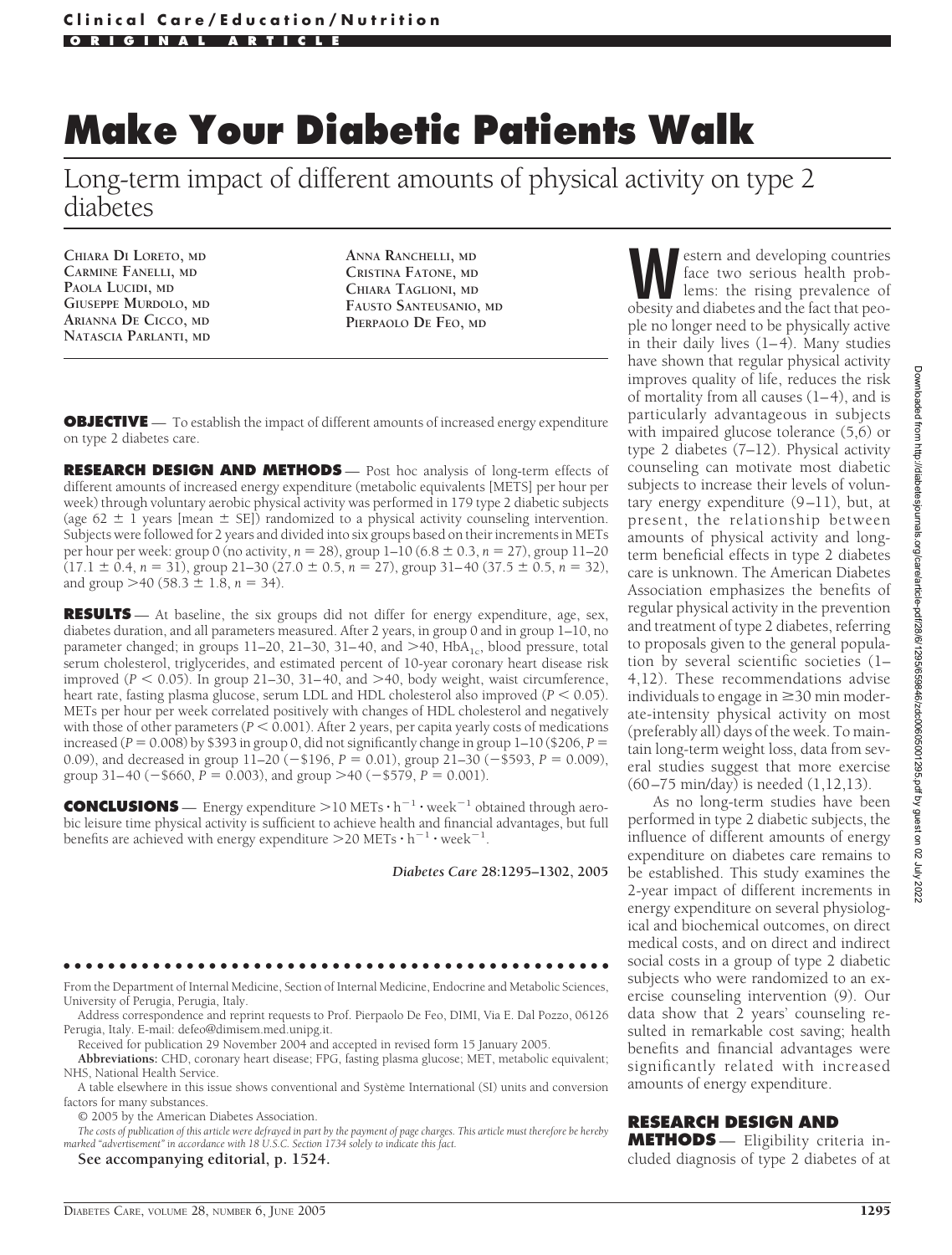least 2 years and age  $>$ 40 years before recruitment. Patients who had illnesses that could seriously reduce life expectancy or cause cardiac, liver, or renal failure were excluded. All eligible patients consecutively attending our outpatient diabetes clinic over a period of 3 months (October 1999 to January 2000) were recruited. After obtaining written informed consent, 182 patients (age  $62 \pm 0.7$  years, 88 men and women, diabetes duration 7.6  $\pm$  0.3 years) were randomized to the study, which closed on December 2002. The details of the intervention have been reported elsewhere (9). Briefly, it consisted of a first counseling session of at least 30 min conducted by a physician and designed to advise on physical activity, followed 1 month later by a telephone call made by the same doctor and then by 15-min sessions every 3 months in the outpatient clinic for a total of seven maintenance visits; the duration of the study was 2 years. Patients were treated for diabetes and other diseases according to accepted international guidelines. The diet suggested to all patients contained 55% of calories from complex carbohydrates, 30% from fat, and 15% from protein. Overweight and obese patients were given a diet with a negative balance of  $\sim$ 300 kcal/day, including in the calculation the energy expenditure due to voluntary physical activity.

Levels of voluntary physical activity were assessed every 3 months with the Modifiable Activity Questionnaire (14) and calculated as the product of the duration (hours times weeks) of the various activities weighted by an estimate of metabolic equivalent (MET) of each activity (5). The outcome of the intervention was the consistent achievement of an energy expenditure  $> 10$  METs  $\cdot h^{-1}$   $\cdot$  week<sup>=</sup> through moderate intensity (3–6 METs) aerobic leisure time physical activity. Subjects were instructed to exercise at moderate intensity (40–60% of heart rate reserve) between 3 and 6 METs (15). On a daily basis, all patients were asked to record type, intensity, and duration of performed physical activities. Their written reports were examined and discussed with the physician every 3 months. At the end of the study, we collected the detailed reports of 104 weeks from each patient. Most subjects (94%) varied their weekly amounts of energy expenditure  $<$ 10  $METs\cdot h^{-1}\cdot week^{-1}$ . If larger fluctuations in energy expenditure were reported,

subjects were transferred into the next group with higher energy expenditure (see STATISTICAL ANALYSIS).

At each session, all subjects underwent measurements of body weight, BMI, waist circumference, resting heart rate, and blood pressure according to NHANES procedures (16). Plasma glucose and  $HbA_{1c}$  were measured as previously described (9), serum total cholesterol and triglycerides were measured using a colorimetric assay (Menarini Diagnostics, Florence, Italy), serum HDL cholesterol was measured using a direct enzymatic method (Menarini Diagnostics, Florence, Italy), and LDL cholesterol was calculated using the Friedewald formula (17). Coronary heart disease (CHD) risk was estimated using Framingham risk tables (18).

Costs were generally calculated using standard unit costs of the resources used, averaged on the year 2000 costs of resources in Italy (tables produced by Italian National Institute of Statistics and by Umbria region). Cost analysis included direct medical costs and direct and indirect social costs and is reported in U.S. dollars per capita per year, adjusted to year 2000. Direct medical costs include expenses for medications and other costs usually paid by the National Health Service (NHS), e.g., counseling intervention (hourly rate of physicians \$49), laboratory testing, hospitalization, and outpatient care. Direct social costs include the value of the time that participants spent in practicing physical activity, cost of related items (shoes, fitness equipment, etc.), transportation to exercise places, and admission to health clubs. Indirect social costs include time that participants reported as lost from work or usual activities as a result of counseling visits, illness, or injury; each day lost to morbidity was valued at \$100. Sensitive analysis was performed to estimate the economic impact of a less effective physical activity counseling. For this purpose we assumed that instead of 125 of 179 (69%), only 90 of 179 (50%) or 60 of 179 (33%) diabetic subjects achieved the target of the intervention ( $>$ 10 METs  $\cdot$  h<sup>-1</sup> $\cdot$  week<sup>-1</sup>). The 35 and the 65 subjects not reaching the target in the 50 and 33% simulation were equally distributed between groups 0 and 1–10 and equally subtracted from the other four groups.

## Statistical analysis

Data obtained over the last year before study entry (basal) and the last year of intervention were analyzed using NCSS 2004 (Kaysville, UT). The primary end point of the study was the estimated 10 year CHD risk. Secondary end points were body weight, BMI, waist circumference, fasting plasma glucose (FPG),  $HbA<sub>1c</sub>$ , systolic and diastolic blood pressure, heart rate, total cholesterol, LDL and HDL cholesterol, and triglycerides. Additional end points were medical and social costs. Results are presented as the means  $\pm$  SE and 95% CI. Analysis of change from baseline values for each continuous variable were analyzed using paired samples *t* tests. The average rate of change for each variable was calculated using linear regressions according to the least-squares method. To assess the impact of different amounts of energy expenditure, a post hoc analysis was performed on the 179 subjects, dividing them into six groups. Ten METs  $\cdot h^{-1}$ . week $^{-1}$  of energy expenditure was chosen as criterion to form the groups because this amount of energy expenditure was the target of the intervention (9) and roughly corresponds to the recommendations of several scientific societies (1– 4,12). The 179 subjects were divided into the six following groups: group 0 (no activity,  $n = 28$ ), group  $1-10$  (6.8  $\pm$  0.3 METs  $\cdot$  h<sup>-1</sup>  $\cdot$  week<sup>-1</sup>, n = 27), group  $11-20$  ( $17.1 \pm 0.4$ ,  $n = 31$ ), group  $21-30$  $(27.0 \pm 0.5, n = 27)$ , group 31-40  $(37.5 \pm 0.5, n = 32)$ , and group >40  $(58.3 \pm 1.8, n = 34)$ , including all the subjects who achieved change in energy expenditure  $>$ 40 METs  $\cdot$  h<sup>-1</sup>  $\cdot$  week<sup>-1</sup>. Analysis was conducted using ANOVA with post hoc analysis (Tukey's test), and proportions were analyzed using the Mc-Nemar test. A *P* value <0.05 indicated significant differences. To maintain an overall type I error rate of 5% ( $\alpha = 0.05$ ), *P* values were corrected according to the modified Bonferroni procedure proposed by Finner (19), which is more powerful than the traditional Bonferroni approach for multiple test adjustments.

**RESULTS** — Originally, 182 patients were randomized to the intervention. Three patients did not complete the study. One dropped out of the follow-up, and two died of causes unrelated to physical activity. Data analysis refers to 179 patients who were divided into six groups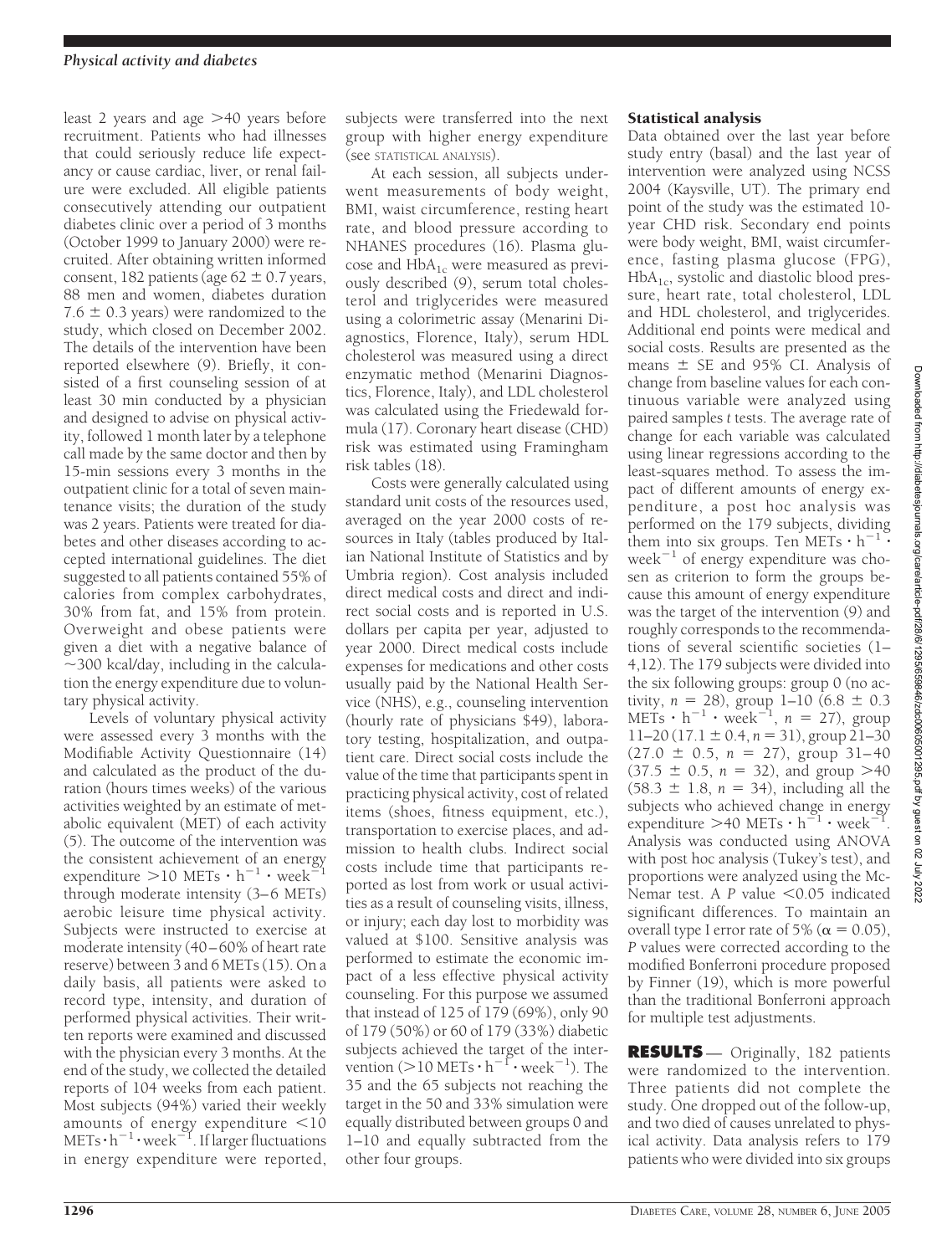|                                                          | Group $0(n = 28)$ A |                                             | Group $1-10(n = 27) B$ |                                              | Group 11–20 $(n = 31)$ C |                                               |
|----------------------------------------------------------|---------------------|---------------------------------------------|------------------------|----------------------------------------------|--------------------------|-----------------------------------------------|
|                                                          | Basal               | Change                                      | Basal                  | Change                                       | Basal                    | Change                                        |
| Energy expenditure $(METs \cdot h^{-1} \cdot week^{-1})$ | $0.3 \pm 0.2$       | $0.6 \pm 0.3$<br>$(0.0-1.1)$                | $0.3 \pm 0.2$          | $6.30 \pm 0.4$<br>$(5.7 - 7.2)^*$            | $0.4 \pm 0.2$            | $17.1 \pm 0.4$<br>$(16-17.9)$                 |
| Weight (kg)                                              | $80.8 \pm 2.0$      | $0.8 \pm 0.5$<br>$(-0.3 \text{ to } 1.9)$   | $82.0 \pm 2.6$         | $0.6 \pm 0.7$<br>$(-0.8 \text{ to } 1.9)$    | $81.3 \pm 2.9$           | $0.1 \pm 0.3$<br>$(-0.6 \text{ to } 0.8)$     |
| BMI $\left(\frac{kg}{m^2}\right)$                        | $29.5 \pm 0.6$      | $0.3 \pm 0.2$<br>$(-0.1 \text{ to } 0.7)$   | $29.1 \pm 0.6$         | $0.3 \pm 0.3$<br>$(-0.3 \text{ to } 0.8)$    | $28.9 \pm 0.4$           | $0.03 \pm 0.1$<br>$(-0.2 \text{ to } 0.3)$    |
| Waist circumference (cm)                                 | $97.3 \pm 1.6$      | $1.0 \pm 0.7$<br>$(-0.5 \text{ to } 2.5)$   | $99.7 \pm 2.4$         | $1.0 \pm 0.9$<br>$(-0.8 \text{ to } 2.9)$    | $100.6 \pm 1.8$          | $-0.9 \pm 0.4$<br>$(-1.7 \text{ to } -0.1)$   |
| FPG (mmol/l)                                             | $9.1 \pm 0.4$       | $1.6 \pm 2.9$<br>$(-7.5 \text{ to } 4.3)$   | $9.4 \pm 0.5$          | $-0.02 \pm 0.3$<br>$(-0.6 \text{ to } 0.6)$  | $9.2 \pm 0.3$            | $-0.39 \pm 0.2$<br>$(-0.8 \text{ to } 0.1)$   |
| $HbA_{1c}$ (%)                                           | $7.3 \pm 0.2$       | $0.03 \pm 0.01$<br>$(-0.1 \text{ to } 0.2)$ | $7.6 \pm 0.3$          | $-0.06 \pm 0.09$<br>$(-0.2 \text{ to } 0.1)$ | $7.7 \pm 0.2$            | $-0.4 \pm 0.1$<br>$(-0.6 \text{ to } -0.3)$ † |
| Maximum blood pressure (mmHg)                            | $147 \pm 2$         | $-1.8 \pm 0.9$<br>$(-3.6 \text{ to } 0.1)$  | $145 \pm 3$            | $-1.5 \pm 0.9$<br>$(-3.3 \text{ to } 0.3)$   | $143 \pm 3$              | $-6.4 \pm 2.4$<br>$(-11$ to $-1.5)^*$         |
| Minimum blood pressure (mmHg)                            | $91 \pm 3$          | $-4.6 \pm 2.5$<br>$(-9.8 \text{ to } 0.6)$  | $87 \pm 1$             | $-2.4 \pm 0.9$<br>$(-4.3 \text{ to } -0.5)$  | $85 \pm 1$               | $-2.9 \pm 1.6$<br>$(-4.6 \text{ to } -1.2)$ † |
| Heart rate (bpm)                                         | $81 \pm 1$          | $1.1 \pm 0.7$<br>$(-0.4 \text{ to } 2.4)$   | $79 \pm 2$             | $0.5 \pm 0.9$<br>$(-1.4 \text{ to } 2.4)$    | $80 \pm 1$               | $-0.9 \pm 0.4$<br>$(-1.7 \text{ to } -0.1)$   |
| Total cholesterol (mmol/l)                               | $5.7 \pm 0.1$       | $-0.1 \pm 0.05$<br>$(-0.3 \text{ to } 0.1)$ | $5.5 \pm 0.1$          | $-0.1 \pm 0.1$<br>$(-0.4 \text{ to } 0.1)$   | $5.6 \pm 0.2$            | $-0.3 \pm 0.1$<br>$(-0.4 \text{ to } -0.1)$ † |
| LDL cholesterol (mmol/l)                                 | $3.6 \pm 0.1$       | $-0.1 \pm 0.1$<br>$(-0.3 \text{ to } 0.3)$  | $3.4 \pm 0.2$          | $-0.2 \pm 0.1$<br>$(-0.5 \text{ to } 0.1)$   | $3.6 \pm 0.2$            | $-0.1 \pm 0.1$<br>$(-0.2 \text{ to } 0.1)$    |
| HDL cholesterol (mmol/l)                                 | $1.0 \pm 0.1$       | $0.1 \pm 0.1$<br>$(-0.1 \text{ to } 0.1)$   | $1.0 \pm 0.1$          | $0.1 \pm 0.1$<br>$(-0.1 \text{ to } 0.1)$    | $1.0 \pm 0.1$            | $0.1 \pm 0.1$<br>$(-0.1 \text{ to } 0.2)$     |
| Triglycerides (mmol/l)                                   | $2.3 \pm 0.1$       | $0.1 \pm 0.1$<br>$(-0.1 \text{ to } 0.2)$   | $2.2 \pm 0.1$          | $0.1 \pm 0.1$<br>$(-0.1 \text{ to } 0.2)$    | $2.4 \pm 0.1$            | $-0.5 \pm 0.1$<br>$(-0.7 \text{ to } -0.2)$ † |
| 10-year CHD risk (%)                                     | $24.4 \pm 1.9$      | $0.1 \pm 0.3$<br>$(-0.6 \text{ to } 0.7)$   | $21.3 \pm 1.8$         | $-0.3 \pm 0.5$<br>$(-1.2 \text{ to } 0.6)$   | $22.5 \pm 1.6$           | $-2.6 \pm 0.6$<br>$(-3.9 \text{ to } -1.3)$ † |

**Table 1—***Effects of physical activity counseling on energy expenditure (METs per hour per week); body weight; BMI; waist circumference; FPG; HbA1c; systolic and diastolic blood pressure; resting heart rate; serum total, LDL, and HDL cholesterol; serum triglycerides; and 10-year CHD risk in 179 type 2 diabetic subjects divided into six groups on the basis of different amounts of energy expenditure*

Data are means  $\pm$  SE and means (95% CI). \**P* < 0.05, †*P* < 0.01 vs. basal. Between-group comparisons are reported in the last two columns. Significant differences are followed by post hoc results (e.g., ABC vs. F means that groups A, B, and C are not different from each other but they are all different compared with group F).

based on their change in increments in energy expenditure (METs per hour per week): group 0 (no activity,  $n = 28$ ), group  $1-10$  (6.8  $\pm$  0.3,  $n = 27$ ), group  $11-20$  (17.1  $\pm$  0.4,  $n = 31$ ), group 21-30  $(27.0 \pm 0.5, n = 27)$ , group 31-40  $(37.5 \pm 0.5, n = 32)$ , and group >40  $(58.3 \pm 1.8, n = 34)$ . Group 0 and group 1–10 (31% of the entire population) did not reach the study target (constant energy expenditure  $>10$  METs  $\cdot h^{-1}$ . week<sup> $-1$ </sup>, which was achieved by the subjects in the other four groups (69% of the entire population).

Age, diabetes duration, male-tofemale ratio, and baseline levels of energy expenditure through voluntary physical activity did not differ in the six groups (Table 1). The intervention increased energy expenditure through voluntary physical activity by  $26 \pm 2$  METs  $\cdot h^{-1}$ . week<sup>-1</sup> ( $P < 0.0001$ ) in the whole group (Table 2). As referred during the regular

(every 3 months) ambulatory visits, the different amounts of physical activity practiced by the subjects in the six groups was not conditioned by associated diseases but was the result of only the subjects' free choice to use exercise to improve their state of health.

# Group 0

There was no significant change in any of the parameters, except for a significant increase  $(P < 0.01)$  in medical costs (drugs) and indirect social costs for a total of \$828  $\cdot$  capita<sup>-1</sup>  $\cdot$  year<sup>-1</sup> after 2 years' follow-up (Tables 1 and 3).

# Group 1–10

There was no significant change in any of the health parameters examined and no significant change in medical or indirect social costs after 2 years (Tables 1 and 3).

# Group 11–20

There were significant reductions in  $HbA_{1c}$  (*P* < 0.0001), systolic (*P* = 0.0286) and diastolic  $(P < 0.003)$  blood pressure, total cholesterol  $(P < 0.0001)$ , triglycerides  $(P < 0.0001)$ , and 10-year CHD risk  $(P = 0.0003)$ . These results were associated with significant drops in medical  $(P = 0.0159)$  and social costs  $(P = 0.011)$ , for a total saving  $(P <$ 0.0001) of  $$386 \cdot$  capita<sup>-1</sup>  $\cdot$  year<sup>-1</sup> after 2 years' follow-up (Tables 1 and 3).

# Group 21–30

There were significant  $(P < 0.0001)$  reductions in body weight, BMI, waist circumference, FPG,  $HbA_{1c}$ , systolic (*P* = 0.048) and diastolic (0.0156) blood pressure, heart rate, total and LDL  $(P =$ 0.0229) cholesterol, and triglycerides; an 4% reduction in 10-year CHD risk; and a significant  $(P < 0.0001)$  increase in HDL cholesterol. These results were asso-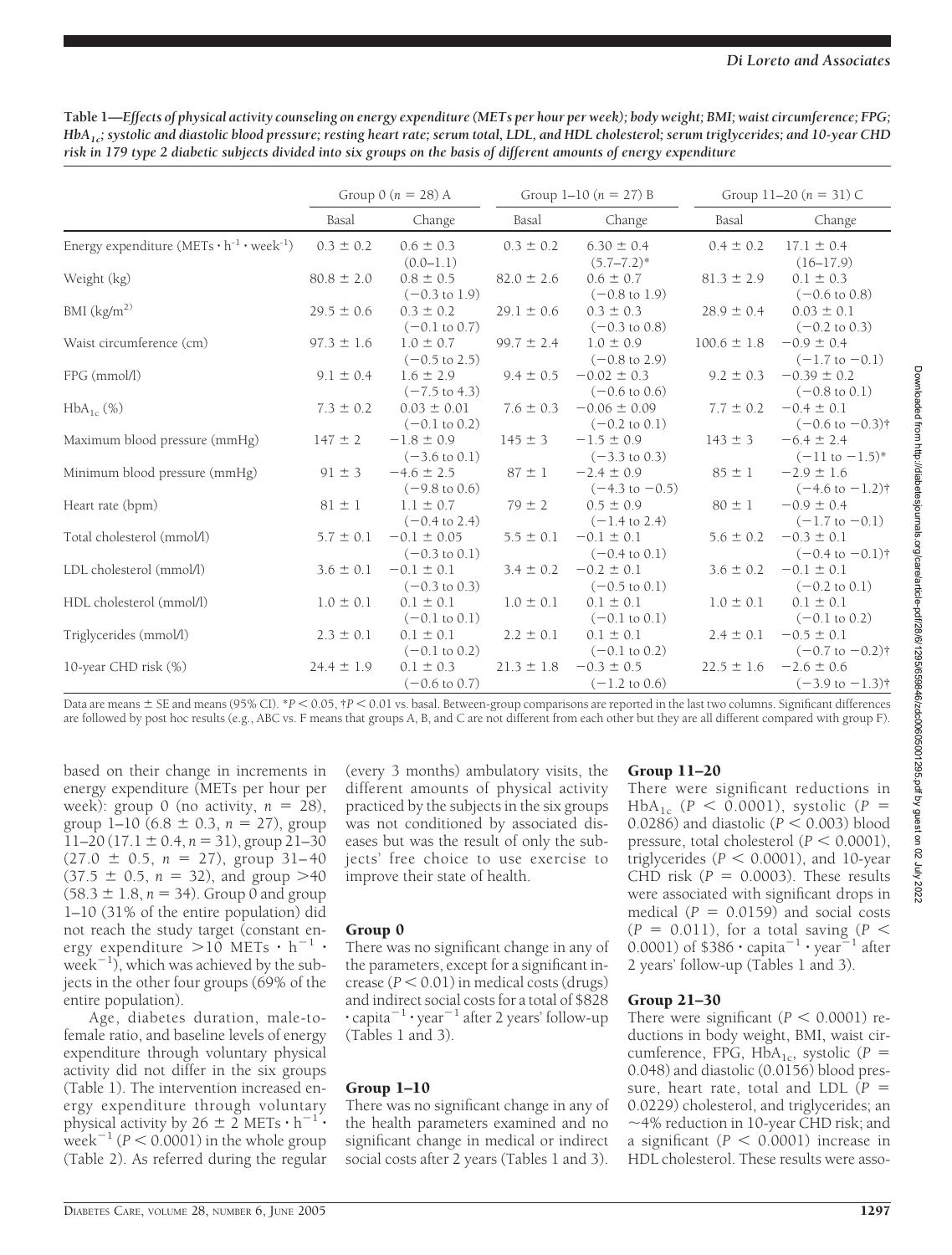## **Table 1—***Continued*

| Group $21-30$ ( $n = 27$ ) D Group $31-40$ ( $n = 32$ ) E Group $>40$ ( $n = 34$ ) F Between-group comparisons |                             |                                                                                                                                                                                                                                                                                                                                                                                                              |  |                                                                                 |           |                                                                                                                                                                                                                                                                                                                               |
|----------------------------------------------------------------------------------------------------------------|-----------------------------|--------------------------------------------------------------------------------------------------------------------------------------------------------------------------------------------------------------------------------------------------------------------------------------------------------------------------------------------------------------------------------------------------------------|--|---------------------------------------------------------------------------------|-----------|-------------------------------------------------------------------------------------------------------------------------------------------------------------------------------------------------------------------------------------------------------------------------------------------------------------------------------|
| Basal Change                                                                                                   |                             | Basal Change                                                                                                                                                                                                                                                                                                                                                                                                 |  |                                                                                 |           | Basal Change P Post hoc analysis                                                                                                                                                                                                                                                                                              |
| $0.7 \pm 0.3$ 27.0 $\pm$ 0.5<br>$(25.9 - 28)$ †                                                                |                             | $0.9 \pm 0.4$ 37.5 $\pm$ 0.5<br>$(36-38.5)$ † $(54.3-62)$ †                                                                                                                                                                                                                                                                                                                                                  |  | $0.8 \pm 0.3$ 58.3 $\pm 1.8$                                                    |           | 0.000 All groups differ                                                                                                                                                                                                                                                                                                       |
| $81.9 \pm 2.2$ -2.2 $\pm$ 0.2<br>$(-2.6 \text{ to } -1.7)$ †                                                   |                             | $83.1 \pm 1.7$ -3.0 $\pm$ 0.3<br>$(-3.6 \text{ to } -2.4)$                                                                                                                                                                                                                                                                                                                                                   |  | $79.8 \pm 2.0$ $-3.2 \pm 0.3$ 0.268 -<br>$(-3.7 \text{ to } -2.7)$ <sup>+</sup> |           |                                                                                                                                                                                                                                                                                                                               |
| $29.3 \pm 0.4$ $-0.8 \pm 0.1$                                                                                  | $29.4 \pm 0.5 -1.0 \pm 0.1$ | $(-0.9 \text{ to } -0.6)$ $(-1.2 \text{ to } -0.8)$ $(-1.4 \text{ to } -1.0)$ $(-1.4 \text{ to } -1.0)$                                                                                                                                                                                                                                                                                                      |  | $29.7 \pm 0.4$ $-1.2 \pm 0.1$ 0.256 -                                           |           |                                                                                                                                                                                                                                                                                                                               |
|                                                                                                                |                             | $100.0 \pm 2.2$ $-3.8 \pm 0.3$ $100.1 \pm 1.8$ $-5.5 \pm 0.4$ $97.3 \pm 1.6$ $-7.1 \pm 0.5$ 0.000 ABC vs. F                                                                                                                                                                                                                                                                                                  |  |                                                                                 |           |                                                                                                                                                                                                                                                                                                                               |
|                                                                                                                |                             |                                                                                                                                                                                                                                                                                                                                                                                                              |  |                                                                                 |           | 9.1 ± 0.2 -1.2 ± 0.2<br>$(-4.4 \text{ to } -3.1)$<br>9.3 ± 0.3 -1.6 ± 0.3<br>$(-2.0 \text{ to } -1.2)$<br>$(-2.0 \text{ to } -1.2)$<br>9.3 $(-2.0 \text{ to } -1.2)$<br>9.3 $(-2.0 \text{ to } -1.2)$<br>9.4 $(-1.8 \text{ to } -1.3)$<br>9.4 $(-1.8 \text{ to } -1.3)$<br>9.4 $(-1.8 \text{ to } -1.3)$<br>9.4 $(-1.8 \text$ |
|                                                                                                                |                             | $7.6 \pm 0.2$ $-0.9 \pm 0.07$ $7.7 \pm 0.2$ $-1.1 \pm 0.1$ $7.6 \pm 0.2$ $-1.0 \pm 0.1$ 0.001 B vs. EF<br>$(-1.0 \text{ to } -0.7)$ <sup>†</sup> $(-1.3 \text{ to } -0.9)$ <sup>†</sup> $(-1.2 \text{ to } -0.9)$ <sup>†</sup> $(-1.2 \text{ to } -0.9)$ <sup>†</sup> $(-1.2 \text{ to } -0.9)$ <sup>†</sup> $(-1.2 \text{ to } -0.9)$ <sup>†</sup> $(-1.2 \text{ to$                                        |  |                                                                                 |           |                                                                                                                                                                                                                                                                                                                               |
|                                                                                                                |                             | $(-11 \text{ to } -0.1)^*$ $(-8.6 \text{ to } -4.4)^*$ $(-10.3 \text{ to } -8)^*$                                                                                                                                                                                                                                                                                                                            |  |                                                                                 |           |                                                                                                                                                                                                                                                                                                                               |
|                                                                                                                |                             | $86 \pm 1$ -4.8 ± 1.8 84 ± 1 -5.3 ± 0.7 86 ± 1 -7.1 ± 1.0 0.000 A vs. EF, B vs. EF<br>$(-8.5 \text{ to } -1.1)^*$ $(-6.8 \text{ to } -3.9)^*$ $(-9.1 \text{ to } -5.0)^+$                                                                                                                                                                                                                                    |  |                                                                                 |           |                                                                                                                                                                                                                                                                                                                               |
| $79 \pm 2$ $-3.8 \pm 0.3$                                                                                      | $79 \pm 2$ $-5.6 \pm 0.4$   | $\begin{array}{cccc} (-4.4 \text{ to } -3.1) \dagger & (-6.3 \text{ to } -4.7) \dagger & (-8.1 \text{ to } -6.2) \dagger \\ 5.4 \pm 0.2 & -0.3 \pm 0.1 & 5.5 \pm 0.1 & -0.2 \pm 0.1 & 5.6 \pm 0.2 & -0.3 \pm 0.1 & 0.314 & \text{---} \end{array}$                                                                                                                                                           |  |                                                                                 |           | $76 \pm 2$ -7.0 $\pm$ 0.5 0.000 A vs. EF, B vs. F, C vs. F                                                                                                                                                                                                                                                                    |
|                                                                                                                |                             | $(-0.4 \text{ to } -0.2)$ $\uparrow$ $(-0.3 \text{ to } -0.1)$ $\uparrow$ $(-0.4 \text{ to } -0.2)$ $\uparrow$                                                                                                                                                                                                                                                                                               |  |                                                                                 |           |                                                                                                                                                                                                                                                                                                                               |
| $3.3 \pm 0.2$ $-0.1 \pm 0.1$<br>$(-0.3 \text{ to } -0.1)^*$                                                    |                             | $3.4 \pm 0.1$ $-0.2 \pm 0.1$<br>$(-0.3 \text{ to } -0.1)^*$                                                                                                                                                                                                                                                                                                                                                  |  | $3.6 \pm 0.2$ $-0.2 \pm 0.1$<br>$(-0.3 \text{ to } -0.1)$ †                     | $0.376 -$ |                                                                                                                                                                                                                                                                                                                               |
| $0.1 \pm 0.1$ $0.1 \pm 0.1$                                                                                    | $0.1 \pm 0.1$ $0.3 \pm 0.1$ |                                                                                                                                                                                                                                                                                                                                                                                                              |  | $1.0 \pm 0.1$ 0.2 $\pm$ 0.1 0.000 ABC vs. EF                                    |           |                                                                                                                                                                                                                                                                                                                               |
|                                                                                                                |                             | $(0.1 \text{ to } 0.2)$ $(0.1 \text{ to } 0.2)$ $(0.1 \text{ to } 0.2)$ $(0.1 \text{ to } 0.2)$ $(0.1 \text{ to } 0.2)$ $(0.1 \text{ to } 0.2)$ $(0.1 \text{ to } 0.2)$ $(0.1 \text{ to } 0.2)$ $(0.1 \text{ to } 0.2)$ $(0.1 \text{ to } 0.2)$ $(0.1 \text{ to } 0.2)$ $(0.1 \text{ to } 0.2)$ $(0.1 \text{ to } 0.2)$<br>$(-0.8 \text{ to } -0.5)$ $(-0.8 \text{ to } -0.5)$ $(-0.9 \text{ to } -0.6)$ $($ |  |                                                                                 |           |                                                                                                                                                                                                                                                                                                                               |
| $(-5.2 \text{ to } -2.2)$ †                                                                                    |                             | $22.9 \pm 1.7$ $-3.7 \pm 0.7$ $24.6 \pm 1.7$ $-4.8 \pm 1.0$ $21.1 \pm 1.5$ $-4.3 \pm 1.0$ 0.000 A vs. CDEF<br>$(-6.8 \text{ to } -2.8)$ <sup>†</sup> $(-6.3 \text{ to } -2.4)$ <sup>*</sup>                                                                                                                                                                                                                  |  |                                                                                 |           |                                                                                                                                                                                                                                                                                                                               |

ciated with significant  $(P < 0.0001)$  decreases in medical and social costs for a total saving of  $\sim$ \$1,452  $\cdot$  capita $^{-1}$   $\cdot$  $year^{-1}$  after 2 years' follow-up (Tables 1 and 3).

# Groups 31– 40 and **>**40

There were significant  $(P < 0.0001)$  reductions in body weight, BMI, waist circumference, FPG, HbA<sub>1c</sub>, systolic and diastolic blood pressure, heart rate, total and LDL  $(P = 0.012)$  cholesterol, and triglycerides; a 4–5% reduction in 10 year CHD risk; and a significant (*P* 0.0001) increase in HDL cholesterol. These results were associated with significant  $(P < 0.0001)$  drops in medical and social costs, for a total saving of  $\sim$  \$2,000  $\cdot$  capita<sup>-1</sup>  $\cdot$  year<sup>-1</sup> after 2 years' follow-up (Tables 1 and 3).

# Entire intervention group

There were significant  $(P < 0.0001)$  reductions in body weight, BMI, waist circumference, FPG,  $H\overline{b}A_{1c}$ , systolic and diastolic blood pressure, heart rate, total

and LDL cholesterol, and triglycerides; an 3% reduction in 10-year CHD risk; and a significant  $(P < 0.0001)$  increase in HDL cholesterol. These results were associated with significant  $(P < 0.0001)$ drops in medical and social costs, for a

**Table 2—***Effects of physical activity counseling on energy expenditure (METs per hour per* week), body weight; BMI; waist circumference; FPG; HBA<sub>1c</sub>; systolic and diastolic blood pres*sure; resting heart rate; serum total, LDL, and HDL cholesterol; serum triglycerides; and 10-year CHD risk in the entire group of 179 type 2 diabetic subjects*

| Basal           | Change                                     |
|-----------------|--------------------------------------------|
| $0.6 \pm 0.2$   | $26.0 \pm 1.7$ (21-28)*                    |
| $81.6 \pm 0.8$  | $-1.3 \pm 0.2$ (-1.6 to -0.8)*             |
| $29.3 \pm 0.2$  | $-0.4$ (-0.6 to $-0.3$ )*                  |
| $99.8 \pm 0.8$  | $-2.7$ ( $-3.4$ to $-2.1$ )*               |
| $9.1 \pm 0.1^*$ | $-0.8$ ( $-1.0$ to $-0.7$ )*               |
| $7.6 \pm 0.1$   | $-0.6 \pm 0.1 (-0.7$ to $-0.5)^*$          |
| $144 \pm 1$     | $-5.4 \pm 0.6$ (-6.7 to -4.0)*             |
| $87 \pm 1$      | $-4.6 \pm 1.0$ (-5.7 to -3.5)*             |
| $79 \pm 2$      | $-2.8 \pm 0.5$ ( $-3.5$ to $-2.2$ )*       |
| $5.6 \pm 0.1$   | $-0.2 \pm 0.1 (-0.3 \text{ to } -0.1)^*$   |
| $3.5 \pm 0.1$   | $-0.2 \pm 0.1 (-0.3 \text{ to } -0.1)^*$   |
| $1.0 \pm 0.1$   | $0.1 \pm 0.1$ $(0.2 - 0.1)^*$              |
| $2.3 \pm 0.1$   | $-0.4 \pm 0.1 (-0.5$ to $-0.4)^*$          |
| $22.8 \pm 0.7$  | $-2.7 \pm 1.0$ (-3.4 to -2.1) <sup>†</sup> |
|                 |                                            |

Data are means  $\pm$  SE and means (95% CI).  $*P < 0.01$ ,  $\uparrow P < 0.05$  vs. basal.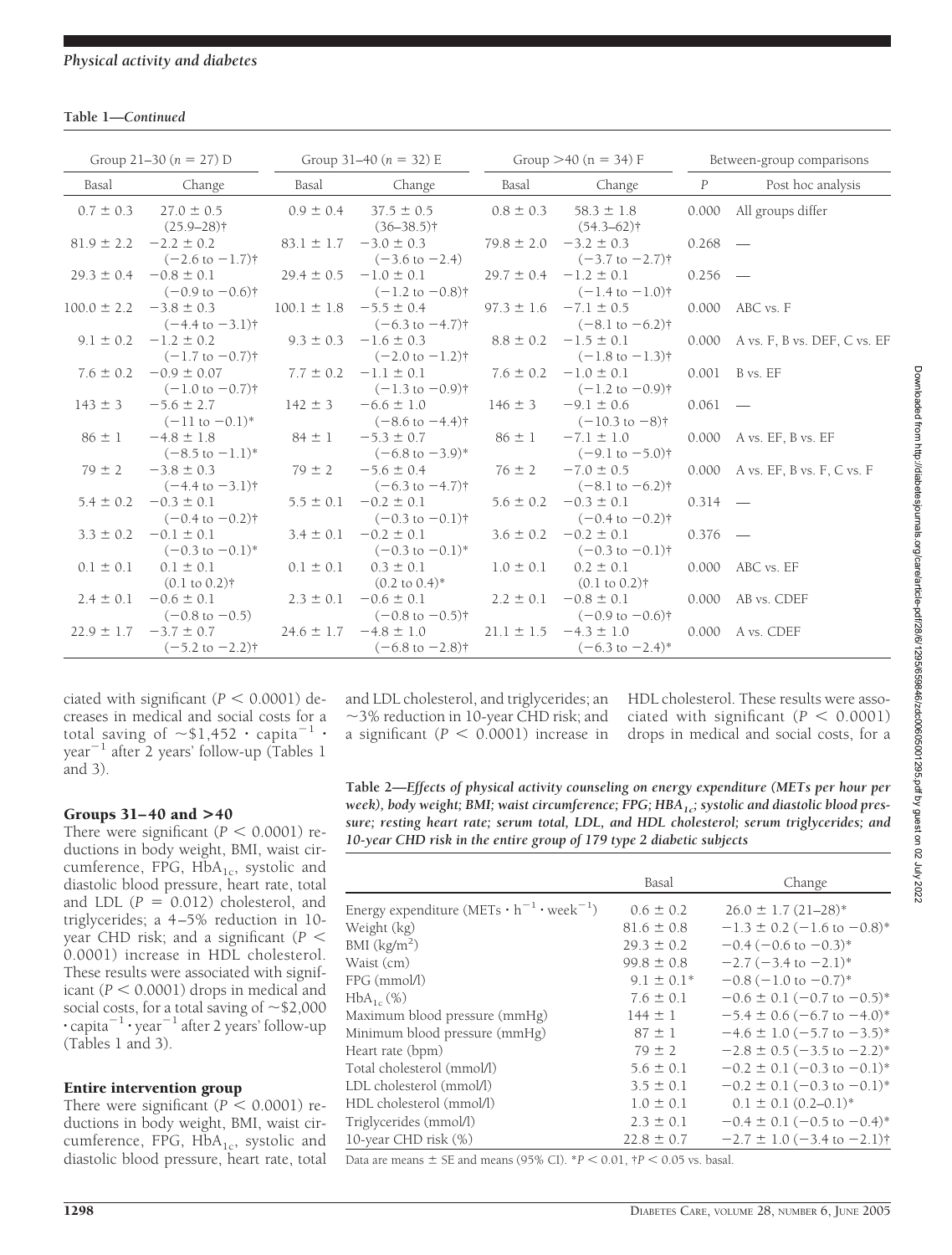|                             | Drugs          |                                 | Other health care |                           |  |
|-----------------------------|----------------|---------------------------------|-------------------|---------------------------|--|
|                             | Basal          | Change                          | Basal             | Change                    |  |
| Group 0 ( $n = 28$ ) A      | $1,173 \pm 44$ | $393(111 \pm 675)^*$            | $1,456 \pm 77$    | $123 (-25 \pm 271)$       |  |
| Group $1-10(n = 28) B$      | $1,207 \pm 52$ | $206 (-34 \pm 446)$             | $1.541 \pm 67$    | $-7(-15 \pm 1)$           |  |
| Group 11–20 $(n = 28)$ C    | $1,087 \pm 43$ | $-196(-342 \pm -50)^*$          | $1,384 \pm 86$    | $-92(-191 \pm 7)$         |  |
| Group 21-30 $(n = 28)$ D    | $1,085 \pm 39$ | $-593(-1,025 \pm -161)^*$       | $1,414 \pm 59$    | $-296(-518 \pm -74)^*$    |  |
| Group 31-40 ( $n = 28$ ) E  | $1,177 \pm 56$ | $-660(-1.078 \pm -242)^*$       | $1.543 \pm 73$    | $-588(-1,011 \pm -165)^*$ |  |
| Group > 40 ( $n = 28$ ) F   | $1,087 \pm 45$ | $-579(-905 \pm -253)^*$         | $1,645 \pm 84$    | $-794(-1,241 \pm -347)^*$ |  |
| All 179 subjects            | $1,134 \pm 55$ | $-259(-422 \pm -96)^*$          | $1,528 \pm 73$    | $-298(-521 \pm -75)^*$    |  |
| 50% simulation              | $1,177 \pm 63$ | $-101(-180 \pm -6)^*$           | $1,580 \pm 75$    | $-207(-362 \pm -52)^*$    |  |
| 33% simulation              | $1,175 \pm 71$ | $77(-41 \pm 195)$               | $1.571 \pm 79$    | $-91(-200 \pm 18)$        |  |
| Between-group comparisons P |                | < 0.001                         |                   | < 0.001                   |  |
| Post hoc analysis           |                | A vs. CDEF, B vs. CDEF, C vs. E |                   | ABC vs. DEF, D vs. F      |  |

| Table 3—Effects of physical activity counseling on costs for medical prescriptions, other direct health system costs, direct and indirect social |
|--------------------------------------------------------------------------------------------------------------------------------------------------|
| costs, and total costs in 179 type 2 diabetic subjects with different amounts of energy expenditure (METs per hour per week)                     |

Data are means  $\pm$  SE and means (95% CI). Sensitive analysis assumes that instead of 125 of 179 (69%) only 90 of 179 (50%) or 60 of 179 (33%) diabetic subjects achieved the target of the intervention (>10 METs  $\cdot$  h<sup>-1</sup>  $\cdot$  week<sup>-1</sup>). \**P* < 0.05 vs. basal, costs in U.S. dollars per capita per year. Between-group comparisons are reported in the last two rows. Significant differences are then followed by post hoc results (e.g., A vs. CDEF means that group A is different from groups C–F; CDEF are not different from each other).

total saving of  $$855 \cdot$  capita<sup>-1</sup>  $\cdot$  year<sup>-1</sup> after 2 years' follow-up.

Amounts of energy expenditure (METs per hour per week) were inversely related  $(P < 0.0001)$  with changes in  $body$  weight ( $r = 0.62$ ), BMI ( $r = 0.62$ ), waist circumference  $(r = 0.77)$ , FPG  $(r =$ 0.52),  $HbA_{1c}$  ( $r = 0.70$ ), systolic ( $r =$ 0.33) and diastolic ( $r = 0.23$ ,  $P = 0.023$ ) blood pressure, resting heart rate  $(r =$ 0.76), triglycerides  $(r = 0.56)$ , and percent 10-year CHD risk  $(r = 0.39)$  and positively related with changes in HDL cholesterol ( $r = 0.39$ ,  $P < 0.0001$ ). Accordingly, on average, for every increase of 1 MET  $\cdot$  hour<sup>-1</sup>  $\cdot$  week<sup>-1</sup>, body weight decreased by 0.08 kg, BMI by 0.03 kg/m<sup>2</sup>, waist circumference by 0.16 cm, FPG by 0.03 mmol/l,  $HbA_{1c}$  by 0.02%, systolic blood pressure by 0.14 mmHg, diastolic blood pressure by 0.08 mmHg, blood pressure resting heart rate by 0.16 bpm, serum triglycerides by 0.014 mmol/l, and percent 10-year CHD risk by 0.08%; HDL increased by 0.004 mmol/l.

Costs were significantly  $(P < 0.0001)$ related to energy expenditure. METs per hour per week were inversely related with medical prescription costs  $(r = 0.51,$  $-$ \$18), other medical costs ( $r = 0.33$ ,  $-$ \$23), indirect social costs ( $r = 0.40$ ,  $-$ \$36), and total costs ( $r = 0.60, -$ \$66) and positively related with direct social costs (*r* - 0.44, \$13). In 2 years, a 3-mile daily walk is estimated to reduce drug costs by \$550, other medical costs by \$700, indirect social costs by \$1,100, and

total costs by \$2,000 and to increase direct social costs by \$400. Reduction in costs for insulin had a major impact on medication costs. In fact, after 2 years, the number of subjects on insulin therapy fell by 25% (before 59 of 179, after 44 of 179,  $P = 0.0003$ ). There was a significant ( $P <$ 0.0001) inverse correlation between METs per hour per week and daily units of insulin ( $r = 0.38, -0.35$  IU/day), suggesting that over 2 years, a 3-mile daily walk reduces insulin dosage by  $\sim$ 11 units/day.

## Sensitive analysis

The 50% compliance model (90 of 179 achieving  $>$  10 METs  $\cdot$  h<sup>-1</sup>  $\cdot$  week<sup>-1</sup>) predicted significant reductions in medical and social costs with expected total savings of  $\sim$ \$500  $\cdot$  capita $^{-1}$   $\cdot$  year $^{-1}$  after 2 years. The 33% compliance model (60 of 179 achieving the target) predicted no significant change in medical and social costs after 2 years (Table 3).

**CONCLUSIONS** — This study demonstrates that physical activity is an effective cost-saving tool in the care of type 2 diabetes. Two years' individual exercise counseling of a randomized population of type 2 diabetic subjects provided valuable health benefits and financial advantages for the NHS and the individual patient. These results confirm that the advice of several scientific societies (1–4,12) recommending  $\geq$  30 min moderate-intensity

physical activity ( $>10$  METs  $\cdot h^{-1}$ .  $\text{week}^{-1}$ ) on most days, if not every day, is also valid for type 2 diabetic subjects and demonstrate a significant dose-response relationship.

Post hoc analysis showed that energy expenditure must be  $>10$  METs  $\cdot$  h<sup>-1</sup>  $\cdot$ week $^{-1}$  for significant beneficial effects. In fact, energy expenditure ranging between 11 and 20 METs  $\cdot h^{-1} \cdot$  week<sup>-1</sup> significantly reduced  $HbA_{1c}$ , total cholesterol, triglycerides, and blood pressure, with a  $2.6 \pm 0.6\%$  reduction of 10-year CHD risk. These benefits occurred in the absence of any significant weight loss, suggesting that regular aerobic physical activity improves glucose control, lipid profile, and blood pressure independently of weight reduction. This conclusion concurs with results of a metaanalysis examining the effects of exercise on glucose control in type 2 diabetes (8) and on blood pressure in general population (20). However, from our data, it is not possible to rule out that changes in body composition, like a selective loss of visceral fat, contributed to the observed effects. Regarding the effects of exercise on body weight, our results, based on anthropometric measurements (body weight, waist circumference), confirm that visceral fat is a very sensitive target of physical activity (waist circumference vs. energy expenditure:  $r = -0.77$ ) and that to induce long-term losses of body weight, increments in energy expenditure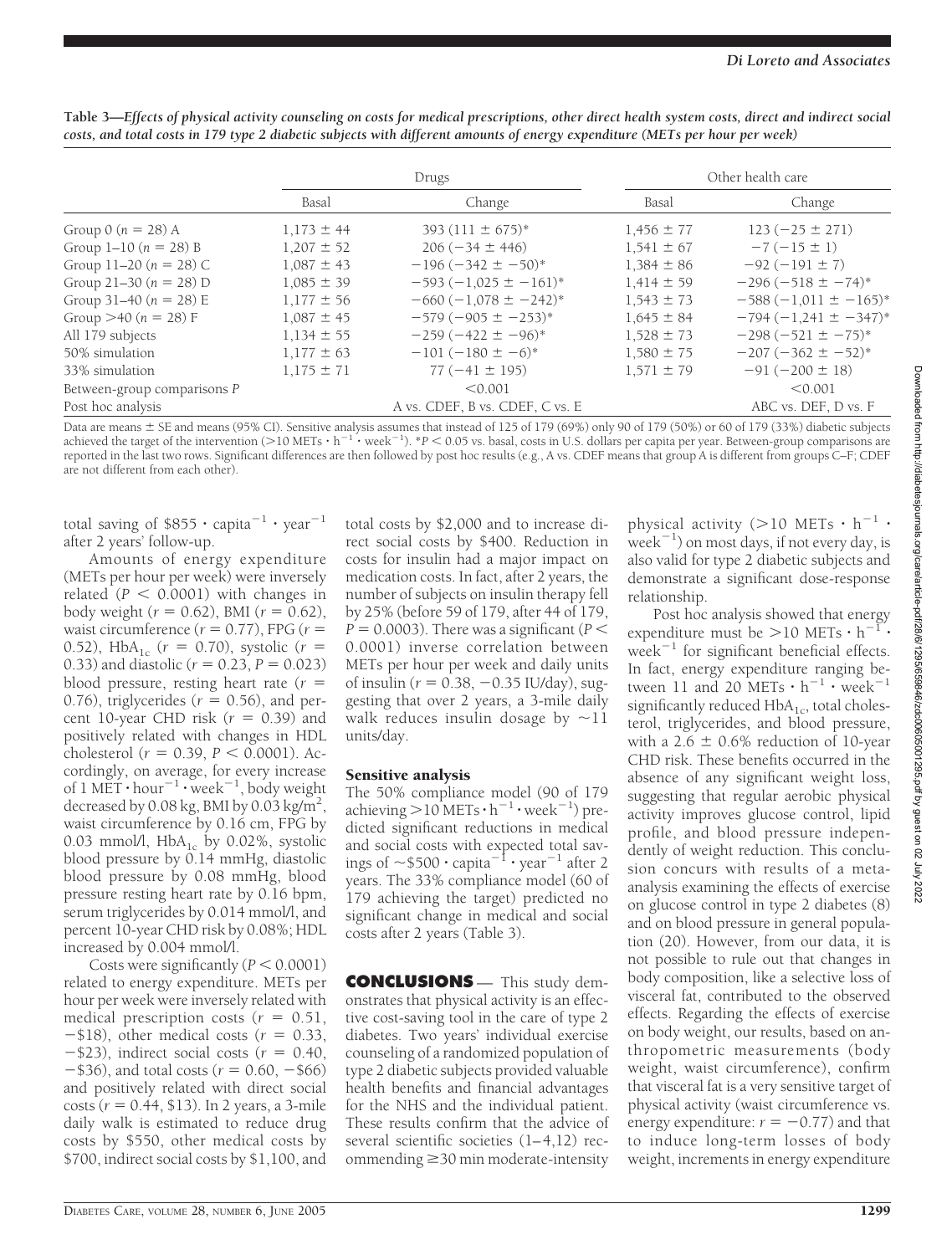| <b>Table 3—Continued</b> |
|--------------------------|
|                          |

|              | Direct social<br>Indirect social |                 | Total costs                 |                 |                             |
|--------------|----------------------------------|-----------------|-----------------------------|-----------------|-----------------------------|
| Basal        | Change                           | Basal<br>Change |                             | Basal           | Change                      |
| $14 \pm 1.0$ | $10(-6 \pm 26)$                  | $1.444 \pm 90$  | 302 $(51 \pm 553)^*$        | $4.253 \pm 289$ | $828(224 \pm 1,432)^*$      |
| $12 \pm 0.8$ | $50*(9 \pm 91)$                  | $1,356 \pm 105$ | $-24(-71 \pm 23)$           | $4,116 \pm 311$ | $224 (-29 \pm 477)$         |
| $15 \pm 1.2$ | $152(41 \pm 263)^*$              | $1.281 \pm 68$  | $-250(-438 \pm -62)^*$      | $3.767 \pm 235$ | $-386(-663 \pm -109)^*$     |
| $11 \pm 0.7$ | 199 $(48 \pm 350)^*$             | $1.491 \pm 93$  | $-762$ (-1,394 $\pm$ -130)* | $4.001 \pm 280$ | $-1,452(-2,364 \pm -540)^*$ |
| $16 \pm 1.2$ | $256(88 \pm 424)^*$              | $1.434 \pm 73$  | $-909(-1.551 \pm -267)^*$   | $4.169 \pm 228$ | $-1,902(-3,217 \pm -587)^*$ |
| $14 \pm 0.9$ | $300(83 \pm 517)^*$              | $1.468 \pm 80$  | $-997(-1,601 \pm -393)^*$   | $4.214 \pm 247$ | $-2,070(-3,325 \pm -815)^*$ |
| $14 \pm 1.3$ | $168(41 \pm -269)^*$             | $1.412 \pm 78$  | $-466(-809 \pm -123)^*$     | $4.087 \pm 235$ | $-855(-1.520 \pm -190)^*$   |
| $14 \pm 1$   | 133 (30 $\pm$ 236)*              | $1,440 \pm 82$  | $-303(-539 \pm -67)^*$      | $4,210 \pm 266$ | $-478(-817 \pm -139)^*$     |
| $13 \pm 1.1$ | $87(9 \pm 165)^*$                | $1,411 \pm 82$  | $-106(-191 \pm -21)^*$      | $4.170 \pm 246$ | $-34(-80 \pm 12)$           |
|              | < 0.001                          |                 | < 0.001                     |                 | < 0.001                     |
|              | AB vs. F, A vs. E                |                 | AB vs. DEF, C vs. EF        |                 | AB vs. DEF, C vs. EF        |

 $>$ 20 METs  $\cdot h^{-1}$   $\cdot$  week<sup>-1</sup> are required  $(1,12,13)$ .

Constant energy expenditure 20 METs  $\cdot$  h<sup>-1</sup>  $\cdot$  week<sup>-1</sup> is needed to decrease body weight, BMI, waist circumference, heart rate, and LDL cholesterol and to augment HDL cholesterol. This amount of energy expenditure induces greater reductions in  $HbA_{1c}$ , total cholesterol, triglycerides, and blood pressure, leading to an  $\sim$  4–5% decrease in the 10year CHD risk. The results in our type 2 diabetic subjects confirm reports of prospective studies in the general population that show an inverse linear dose response between amount of physical activity and all-cause mortality, total cardiovascular disease, and CHD incidence and mortality (1–4,21). This dose-response relationship demonstrates that full beneficial outcomes of exercise are obtained by the most physically active diabetic subjects. Differences in caloric intake among groups might have contributed to the final results. To control for differences in energy balance, all overweight and obese patients were given a diet with a negative balance of 300 kcal/day, including in the calculation the energy expenditure due to voluntary physical activity (9). Thus, the fact that despite greater caloric intakes, subjects of groups with increased energy expenditure had greater beneficial effects emphasizes the effectiveness of regular exercise in the management of type 2 diabetes.

As has been shown in the general population (2), the health benefits of exercise tend to become less evident in patients when the increase in energy expenditure is beyond a certain level, as was indicated by benefit analysis in

groups with  $>$ 20 METs  $\cdot$  h<sup>-1</sup>  $\cdot$  week<sup>-1</sup> (Table 1). Since the threshold for full benefits was observed in group 21–30 (average energy expenditure  $27$  METs  $\cdot h^{-1}$ . week $^{-1}$ ), we recommend a target of 27 METs  $\cdot h^{-1} \cdot$  week<sup>-1</sup> as a reasonable target of energy expenditure for previously sedentary type 2 diabetic subjects. This goal corresponds to a 3-mile  $(\sim 5 \text{-} \text{km})$ daily walk (1 h/day at a pace of 3 mph or 45 min/day at a pace of 4 mph), which, according to our results, might be expected over 2 years to reduce body weight by 2.4 kg, BMI by 0.9 kg/m2 , waist circumference by 4.8 cm, FPG by 0.9 mmol/l,  $HbA_{1c}$  by 1.5%, systolic and diastolic blood pressure by 10 and 7 mmHg, respectively, resting heart rate by 5 bpm, triglycerides by 0.4 mmol/l, and 10-year CHD risk by 2.4% and to augment HDL cholesterol by 0.12 mmol/l. However, it must be emphasized that greater amounts of energy expenditure resulted in added improvements in anthropometric and biochemical markers of the metabolic syndrome, as is clearly shown by the group comparisons reported in Table 1. Subjects in groups with energy expenditure of 31–40 and/or >40 METs  $\cdot h^{-1}$ . week $^{-1}$  had significantly greater beneficial effects than the subjects in groups with energy expenditure  $\leq 20$  METs  $\cdot h^{-1}$  $\cdot$  week $^{-1}$ . Brisk walking was the most common form of leisure time physical activity practiced by our type 2 diabetic subjects; however, it cannot always be recommended. To subjects affected by peripheral neuropathy or lower-limb complications, we suggested exercises with reduced physical impact like stationary cycling, water gym, or swimming.

Cost analysis indicates remarkable fi-

nancial savings (Table 3). Over 2 years, prescription costs, which were usually medication for diabetes, hypertension, and dyslipidemia, were reduced by \$259 and other health care costs by  $$298 \cdot$  cap $ita^{-1}$  · year<sup>-1</sup> in the entire group, even allowing for the costs of counseling, which took a physician 75 min over the first year and 60 min over the second. Our physical activity counseling performed in type 2 diabetic subjects appears more convenient than the approach used for lifestyle intervention in the Diabetes Prevention Program in subjects with impaired glucose tolerance (5). However, comparison of medical and social costs must be done with caution considering that in the U.S., the cost of medical care is generally higher than in Italy.

Our physical activity counseling model is simple and reproducible (9,10) but requires physician training in the use of the social cognitive approach, which adds costs that were not included in the present calculations. In our study, counseling was conducted by physically active physicians who were highly motivated and obtained a 69% compliance rate after 2 years (9). Lower rates of long-term compliance might have been achieved in other settings. For this reason, Table 3 reports a sensitive analysis simulating compliance rates of 50 and 33%. Interestingly, physical activity counseling remains financially advantageous, even when only one of two or three diabetic subjects reaches the target of  $>$  10 METs  $\cdot$  h<sup>-1</sup> $\cdot$  week<sup>-1</sup>. In fact, although the 33% compliance rate model does not significantly reduce costs versus baseline, it remains cost saving compared with sedentary diabetic sub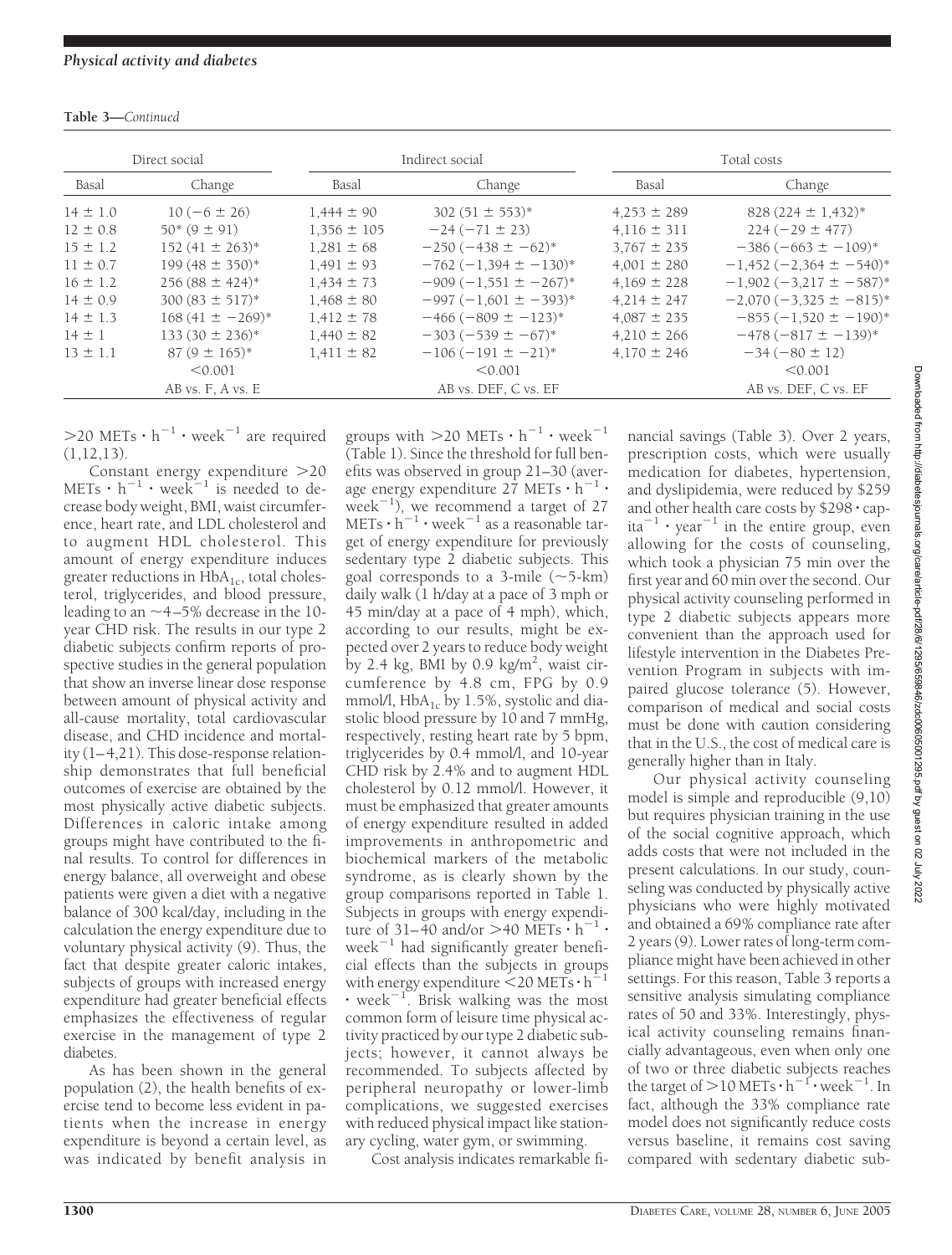jects whose health costs increased over 2 years by \$516  $\cdot$  capita $^{-1}$   $\cdot$  year $^{-1}$ . Again, compared with this latter group, even small amounts of energy expenditure  $(1-10 \text{ METs} \cdot \text{h}^{-1} \cdot \text{week}^{-1})$  save money as shown by the lack of increase over 2 years in costs for medical prescriptions in group 1–10 (Table 3). Furthermore, savings with our cost analysis, limited as they are to a 2-year time frame, are largely underestimated because long-term benefits related to the significant reduction in CHD risk (22) are not taken into account.

Post hoc subgroup cost analysis shows that as with the health benefits, the greatest financial benefits are achieved by groups with energy expenditure 20  $\text{METs} \cdot \text{h}^{-1} \cdot \text{week}^{\geq 1}$  (average energy expenditure: 27 METs  $\cdot h^{-1} \cdot \text{week}^{-1}$ ). Money saving tends to become less evident when the increase in energy expenditure is beyond a certain level. In subjects with highest energy expenditure (group  $>$  40), savings due to lower medical costs and indirect social costs are partially counterbalanced by the increased costs of physical activity, i.e., exercise apparel, footwear, and gym costs. Thus, also from the financial point of view, recommending energy expenditure amounts of 27 METs  $\cdot h^{-1} \cdot$  week<sup>-1</sup> appears to be an appropriate target for previously sedentary type 2 diabetic subjects.

In conclusion, the present study confirms the long-term efficacy of a program of physical activity counseling (9–11), confirms the beneficial effects of exercise on cardiovascular risk factors (1–4,11), and demonstrates that health benefits are associated with remarkable savings in the NHS care of type 2 diabetes. The present data strongly support the need for, and convenience of, instituting physical activity programs as an essential part of therapy for type 2 diabetes. Our diabetic subjects practiced only aerobic activities at moderate intensity, and most of them chose fitness walking. It remains to be established whether exercise at higher intensities  $(>6$  METs) and mixed aerobic/ anaerobic exercise might have provided additional benefits. In addition, future studies are required to establish if type 2 diabetic subjects have individual differences in metabolic responses to regular exercise and the extent to which genetic heterogeneity might affect the variability in training response (23,24).

## **References**

- 1. Klein S, Sheard NF, Pi-Sunyer X, Daly A, Wylie-Rosett J, Kulkarni K, Clark NG, American Diabetes Association, North American Association for the Study of Obesity, American Society for Clinical Nutrition: Weight management through lifestyle modification for the prevention and management of type 2 diabetes: rationale and strategies. *Diabetes Care* 27: 2067–2073, 2004
- 2. Centers for Disease Control and Prevention and the American College of Sports Medicine: Physical activity and public health: a recommendation from the Centers for Disease Control and Prevention and the American College of Sports Medicine. *JAMA* 273:402–407, 1995
- 3. Task Force on Community Preventive Services: Increasing physical activity: a report on recommendations of the Task Force on Community Preventive Services. *MMWR Recomm Rep* 50:1–14, 2001
- 4. Thompson PD, Buchner D, Pina IL, Balady GJ, Williams MA, Marcus BH, Berra K, Blair SN, Costa F, Franklin B, Fletcher GF, Gordon NF, Pate RR, Rodriguez BL, Yancey AK, Wenger NK: American Heart Association Council on Clinical Cardiology Subcommittee on Exercise, Rehabilitation, and Prevention, American Heart Association Council on Nutrition, Physical Activity, and Metabolism Subcommittee on Physical Activity: Exercise and physical activity in the prevention and treatment of atherosclerotic cardiovascular disease: a statement from the Council on Clinical Cardiology (Subcommittee on Exercise, Rehabilitation, and Prevention) and the Council on Nutrition, Physical Activity, and Metabolism (Subcommittee on Physical Activity). *Circulation* 107:3109–3116, 2003
- 5. Knowler WC, Barrett-Connor E, Fowler SE, Hamman RF, Lachin JM, Walker EA, Nathan DM, Diabetes Prevention Program Research Group: Reduction in the incidence of type 2 diabetes with lifestyle intervention or metformin. *N Engl J Med* 346:393–403, 2002
- 6. Tuomiletho J, Lindstrom J, Eriksson JG, Valle TT, Hamalainen H, Ilanne-Parikka P, Keinanen-Kiuaanniemi S, Laasko M, Louheranta A, Rastas M, Salminen V, Uusitupa M: Prevention of type 2 diabetes mellitus by changes in lifestyle among subjects with impaired glucose tolerance. *N Engl J Med* 344:1343–1350, 2001
- 7. Horton ES: Role and management of exercise in diabetes mellitus. *Diabetes Care* 11:201–211, 1988
- 8. Boulé N, Haddad E, Kenny G, Wells G, Sigal R: Effects of exercise on glycemic control and body mass in type 2 diabetes: a meta-analysis of controlled clinical

trials. *JAMA* 286:1218–1227, 2001

- 9. Di Loreto C, Fanelli C, Lucidi P, Murdolo G, De Cicco A, Parlanti N, Santeusanio F, Brunetti P, De Feo P: Validation of a counseling strategy to promote the adoption and the maintenance of physical activity by type 2 diabetic subjects. *Diabetes Care* 26:404–408, 2003
- 10. Smith SA, Vickers KS: A counseling strategy was better than usual care for adopting and maintaining physical activity in type 2 diabetes (Letter). *ACP Journal Club* 139:69, 2003
- 11. Kirk A, Mutrie N, MacIntyre P, Fisher M: Effects of a 12-month physical activity counselling intervention on glycaemic control and on the status of cardiovascular risk factors in people with type 2 diabetes. *Diabetologia* 47:821–832, 2004
- 12. Sigal RJ, Kenny JP, Wassermann DH, Castaneda-Sheppa G: Physical activity/exercise and type 2 diabetes. *Diabetes Care* 27: 2518–2539, 2004
- 13. Jakicic JM, Marcus BH, Gallagher KI, Napolitano M, Lang W: Effect of exercise duration and intensity on weight loss in overweight, sedentary women. *JAMA* 290:1323–1330, 2001
- 14. Kirska AM, Caspersen CJ: Introduction to a collection of a physical activity questionaries. *Med Sci Sports Exerc* 29:S5–S9, 1997
- 15. General principles of exercise prescription. In *ACSM's Guidelines for exercise testing and prescription.* 6th ed. American College of Sports Medicine, Baltimore, MD, Lippincott, Williams & Wilkins, 2000, p. 137–164
- 16. National Health and Nutrition Examination Survey: NHANES 1999–2000 data files. Available from http://www.cdc.gov/ nchs/about/major/nhanes/nhanes99\_00. htm. Accessed October 2004
- 17. Friedewald N, Nevy R, Frederickson D: Estimation of the concentration of LDL cholesterol in plasma without the use of preparative ultracentrifuge. *Clin Chem* 18: 499–502, 1972
- 18. Lloyd-Jones DM, Larson MG, Beiser A, Levy DSO: Lifetime risk of developing coronary heart disease. *Lancet* 353:89– 92,1999
- 19. Finner H: On a monotonicity problem in step-down multiple test procedures. *J Am Stat Assoc* 88:920–923, 1993
- 20. Whelthon SP, Chin A, Xin X, He J: Effect of aerobic exercise on blood pressure: a meta-analysis of randomized, controlled trials. *Ann Intern Med* 136:493–503, 2002
- 21. Haennel RG, Lemire F: Physical activity to prevent cardiovascular disease: how much is enough? *Can Fam Physician* 48: 65–71, 2002
- 22. The Centers for Disease Control and Pre-